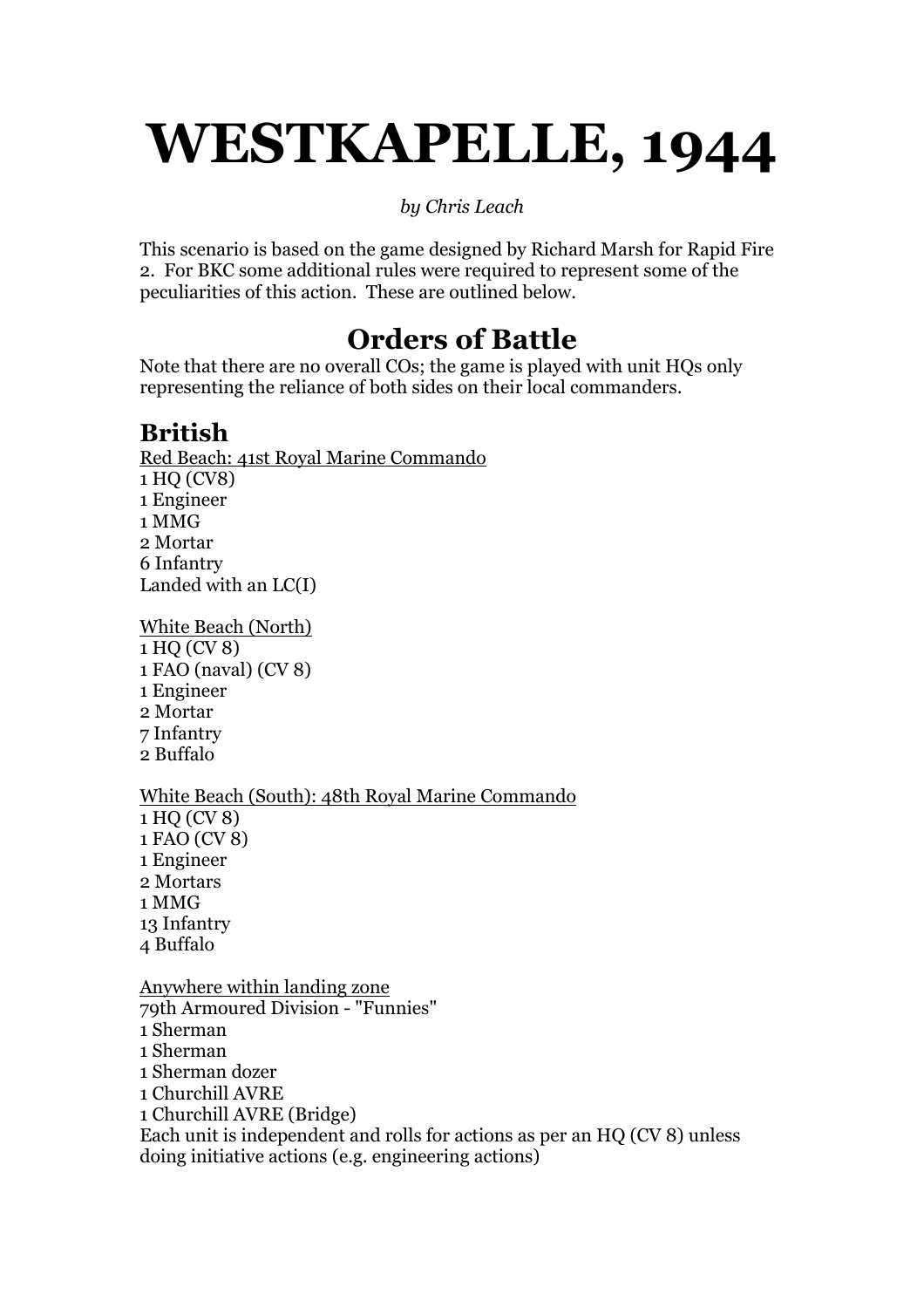British Off-board Artillery 3 x 5.5 inch

British Off-board Naval Artillery 4 successful call-ins permitted (6 dice each)

British Air support

3 Typhoons

 (no call-in needed - simply use as desired although number used in a single turn must be declared before attacks are calculated. Although not formally scheduled, perform Typhoon attacks in the Scheduled Phase)

### German

Note that HQs are down-graded to CV 7

W15 1 HQ (CV 7) 1 PAK 38 1 20mm AA 1 MMG 3 Infantry W<sub>13</sub> 1 HQ (CV 7) 1 PAK 38 1 20mm AA 3 Infantry Strongpoint 154 1 HQ (CV 7) 1 MMG 1 Mortar 3 Infantry Strongpoint 285 1 HQ (CV 7) 1 MMG 1 Mortar 3 Infantry Westkapelle Garrison 1 HQ (CV 7)

1 FAO (CV 7) 2 MMG 3 Infantry

German off-board artillery

1 x 220mm (6 attacks) - this is available for 2 turns of actual fire (not including failed call-ins)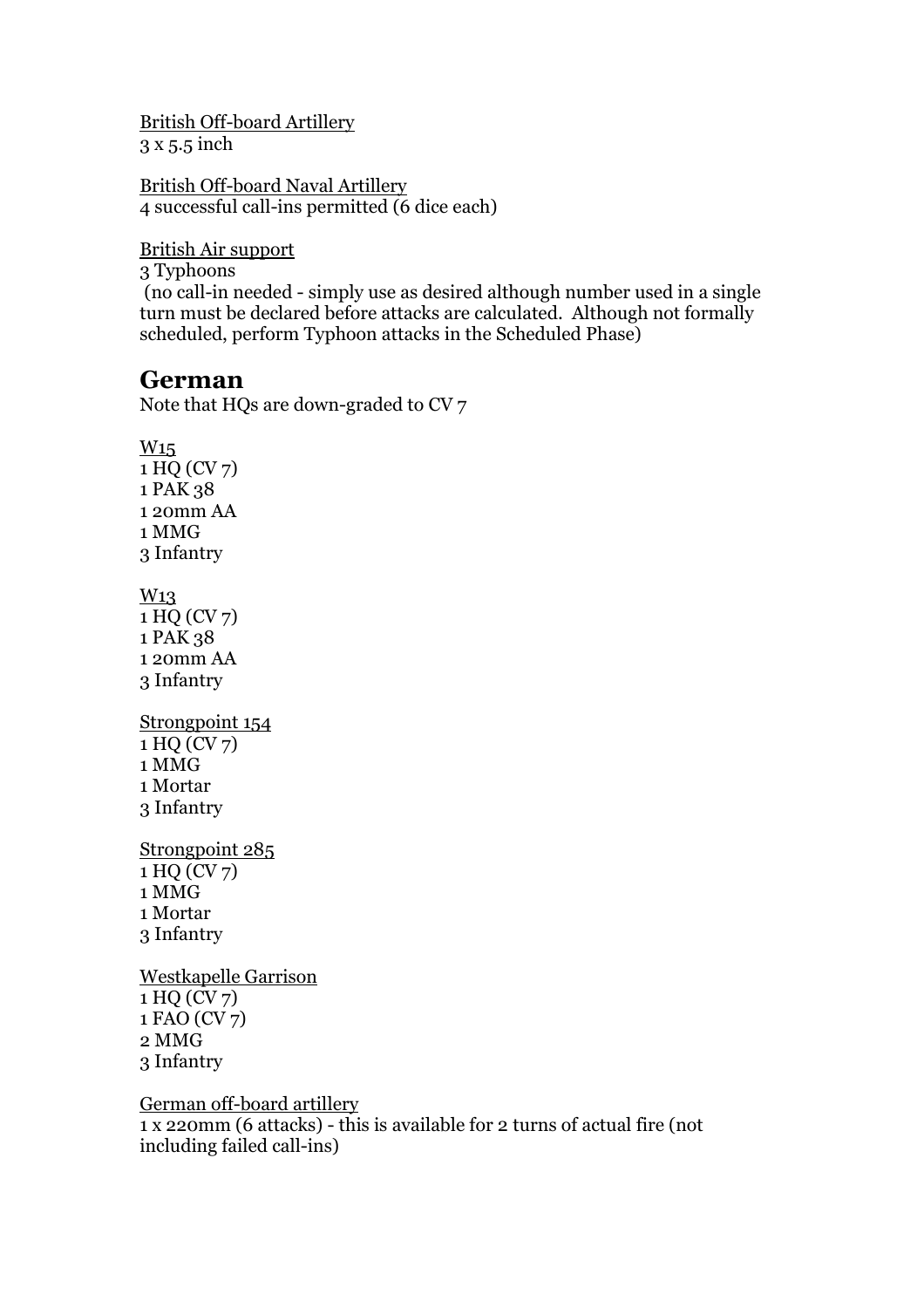Scenario rules:

The game starts with the Germans deployed in their entrenchments and the town and the British deployed in their landing areas, in the water on the beach edge. Units in water may not fire.

The Germans start the game. Note that the Germans in cover are considered hidden until they move or fire (visible within 5); MG pillboxes are visible.

## Special Rules

#### The Beaches:

The beaches were particularly muddy and difficult to cross. In addition to the usual negative modifiers for crossing dense terrain, all units may only move 10 inches on the beach areas per action. This limits the Buffaloes only since they normally move 20. No initiative MOVES in dense terrain.

Note that there are mine fields. Minefields cover all of the southern 'dunes' (brown areas). Use the special minefield clearance rules below.

#### German positions:

All German fortifications are '6' cover including the Lighthouse. Buildings are partial cover (5-6). The MG pillboxes are small arms proof, and may be fired on directly by other weapons from within 10 inches only. The Germans are given some wire to place and one 10 inch square minefield.

#### Buffalos and other transport:

BKC demands that a vehicle carry only one stand each. In 20mm this is not practical. So, when a vehicle transports more than one stand it receives fire on each of the riders first (all firing is still targeted on the model vehicle). These stands take on the characteristics of the vehicle and when killed are removed along with the hits in the order that the stands are arranged behind the model transport. When the last rider stand is killed, the transport model itself is removed. All normal rules regarding the transport, mandatory debussing etc. are followed normally. For example, a truck carrying 3 infantry stands is hit by artillery; all the stands it is carrying are attacked separately as though there were 3 trucks.

The advantage of this is that fewer models crowd the table and the transported infantry can be concentrated more easily. The disadvantage is that the infantry cannot be moved to several locations, greater vulnerability to artillery, and vehicle mounted weapons are less numerous.

#### Amphibious Vehicles

DD tanks, LVTs, and other amphibious vehicles were very vulnerable to becoming swamped. If such a vehicle, sitting deployed in the water, becomes suppressed, roll immediately for fallback with the same number of hit dice that caused the suppression. If the result is more than 10, the vehicle is considered swamped and KO'd. Passengers of such a vehicle debus suppressed into the water.